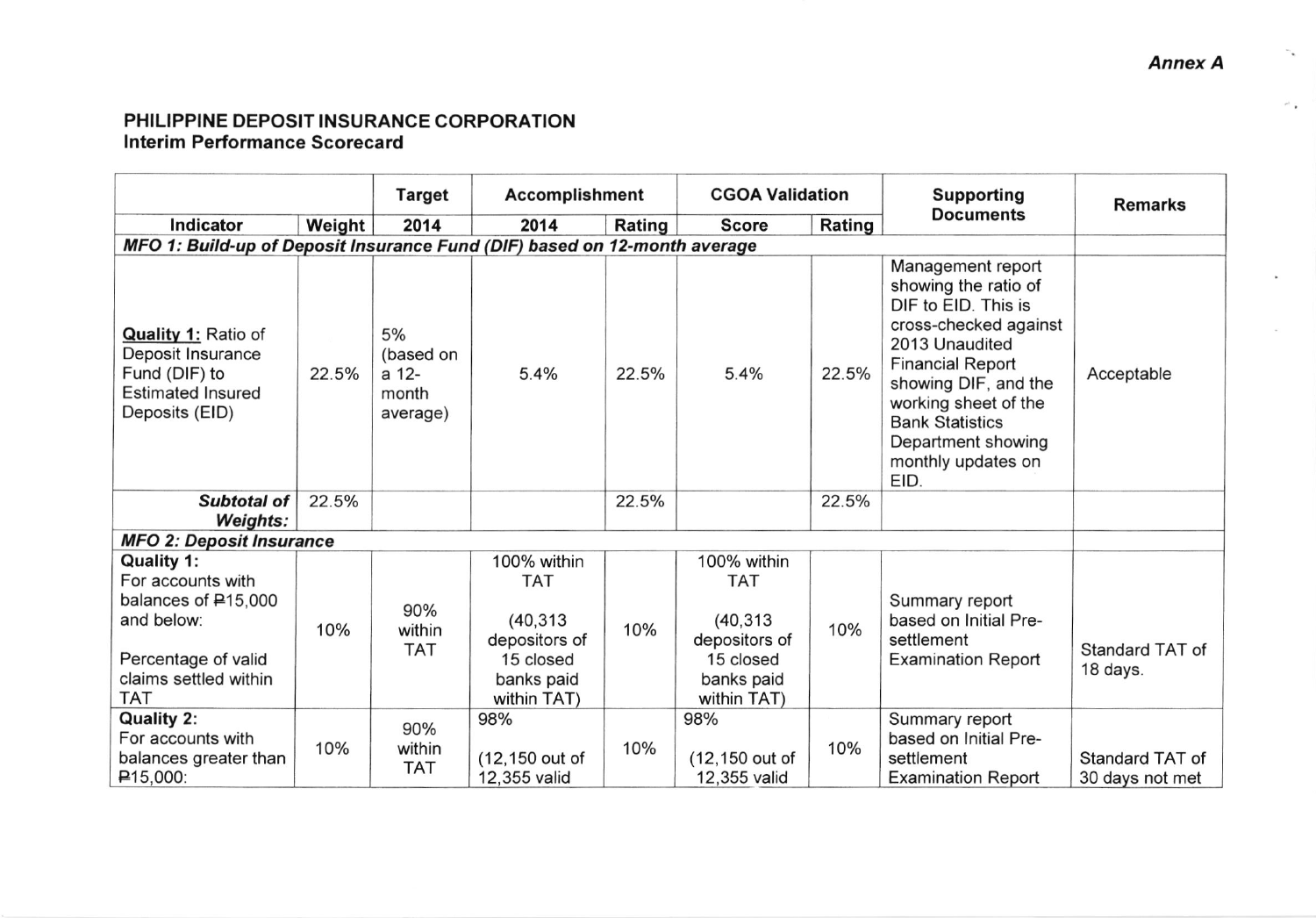| Percentage of valid<br>claims settled within<br><b>TAT</b>                                                                                                                   |       |                                                               | claims settled<br>from 15 closed<br>banks within<br>TAT)                                           |       | claims settled<br>from 15 closed<br>banks within<br>TAT)                                           |       |                                                                                                                                                                             | in one bank<br>because of bank<br>officers' refusal to<br>turnover records<br>to PDIC. Delayed<br>for 11 days. |
|------------------------------------------------------------------------------------------------------------------------------------------------------------------------------|-------|---------------------------------------------------------------|----------------------------------------------------------------------------------------------------|-------|----------------------------------------------------------------------------------------------------|-------|-----------------------------------------------------------------------------------------------------------------------------------------------------------------------------|----------------------------------------------------------------------------------------------------------------|
| Quality 1:<br>Customer<br>Satisfaction (based<br>on 12-month<br>average)                                                                                                     | 2.5%  | 90%<br>(based on<br>a 12-<br>month<br>average)                | 99%<br>$(12$ -month<br>average Jan.<br>to Dec. 2014)                                               | 2.5%  | 99%<br>$(12$ -month<br>average Jan.<br>to Dec. 2014)                                               | 2.5%  | Summary of service<br>quality feedback<br>survey, cross-checked<br>against customer<br>feedback report per<br>month, and the<br>sample questionnaire<br>used in the survey. | Based on<br>"Overall Client<br>Satisfaction<br>Rating". Lowest<br>rating is 94%.                               |
| <b>MFO 3: Co-Regulation of Banks</b>                                                                                                                                         |       |                                                               |                                                                                                    |       |                                                                                                    |       |                                                                                                                                                                             |                                                                                                                |
| <b>Quantity 1:</b><br>No. of priority banks<br>examined                                                                                                                      | $0\%$ | 60 banks                                                      | 60 banks                                                                                           | 0%    | 60 banks                                                                                           | $0\%$ |                                                                                                                                                                             |                                                                                                                |
| <b>Timeliness 1:</b><br>Average no. of days<br>to submit a<br>recommendation to<br>the Board of<br>Directors for<br>corrective action<br>following the Bank's<br>examination | 22.5% | Average<br>of 53<br>calendar<br>days for<br>all bank<br>types | Average of 45<br>calendar days<br>for 57 banks<br>with completed<br>bank<br>examination<br>reports | 22.5% | Average of 45<br>calendar days<br>for 57 banks<br>with completed<br>bank<br>examination<br>reports | 22.5% | Report from the Bank<br><b>Examination Group</b><br>showing material<br>dates of transactions                                                                               | Average of the<br>average actual<br>TAT for 2<br>Examination<br>Groups.                                        |
| <b>Subtotal of</b><br><b>Weights:</b>                                                                                                                                        | 67.5% |                                                               |                                                                                                    | 67.5% |                                                                                                    | 67.5% |                                                                                                                                                                             |                                                                                                                |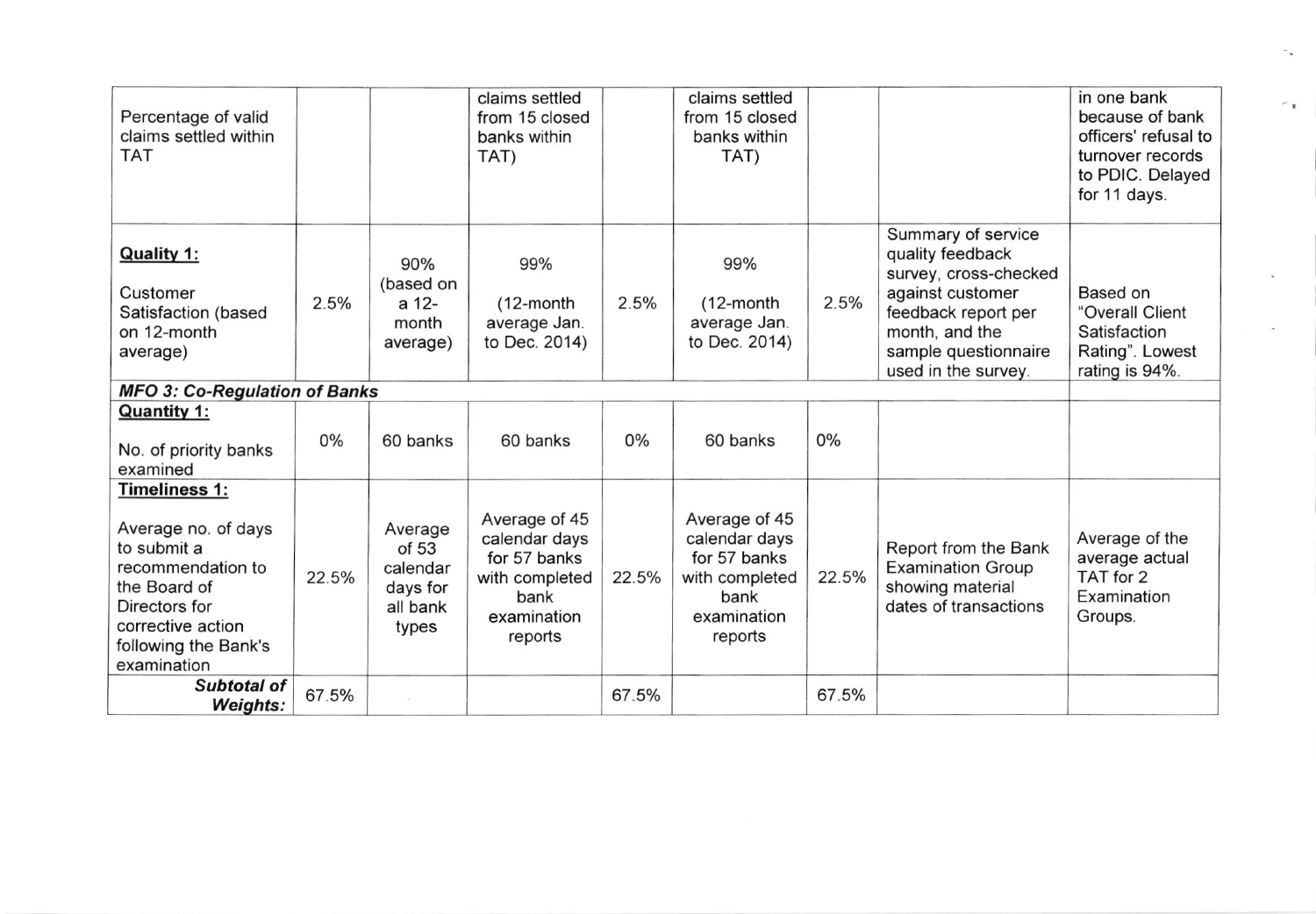| MFO 4: Receivership and Liquidation of Closed Banks                                             |       |                                                                                                                                                |                                                                                                                                                                                                                   |       |                                                                                                                                                                                                                               |       |                                                        |                                                                                                                                             |
|-------------------------------------------------------------------------------------------------|-------|------------------------------------------------------------------------------------------------------------------------------------------------|-------------------------------------------------------------------------------------------------------------------------------------------------------------------------------------------------------------------|-------|-------------------------------------------------------------------------------------------------------------------------------------------------------------------------------------------------------------------------------|-------|--------------------------------------------------------|---------------------------------------------------------------------------------------------------------------------------------------------|
| <b>Quantity 1:</b><br>No. of closed<br>banks with<br>liquidation<br>terminated                  | 22.5% | 85 closed<br>banks (out of<br>100 with<br>Liquidation<br>Court-<br>approved<br>FPODs ready<br>for termination)                                 | 92 closed banks<br>108% of target<br>accomplished                                                                                                                                                                 | 22.5% | 92 closed<br>banks<br>108% of<br>target<br>accomplished                                                                                                                                                                       | 22.5% | Receivership<br>and Bank<br>Management<br>Group report | Proof of<br>termination of<br>liquidation.<br>"Termination of<br>Liquidation" $=$<br>all assets have<br>been<br>distributed to<br>claimants |
| <b>Subtotal of</b><br><b>Weights:</b>                                                           | 22.5% |                                                                                                                                                |                                                                                                                                                                                                                   | 22.5% |                                                                                                                                                                                                                               | 22.5% |                                                        |                                                                                                                                             |
|                                                                                                 |       | <b>GASS - General and Administration Support Services</b>                                                                                      |                                                                                                                                                                                                                   |       |                                                                                                                                                                                                                               |       |                                                        |                                                                                                                                             |
| No. of<br>completed<br><b>Business</b><br>Process<br><b>Reviews</b><br>approved by<br>the Board | 5%    | 3<br>1. Loans<br>Monitoring<br>System (LMS)<br>2. Human<br>Resource<br>Information<br>System (HRIS)<br>3. Customer<br>Handling<br>System (CHS) | The ff. Reports<br>on Efficiency<br><b>Review were</b><br>presented to and<br>approved by the<br>PDIC Board on:<br>1. LMS - 27<br>August 2014<br>$2.$ HRIS - $5$<br>November 2014<br>3. CHS - 19<br>December 2014 | 5%    | The ff.<br>Reports on<br>Efficiency<br><b>Review were</b><br>presented to<br>and approved<br>by the PDIC<br>Board on:<br>1. LMS - 27<br>August 2014<br>$2.$ HRIS - $5$<br>November<br>2014<br>3. CHS - 19<br>December<br>2014 | 5%    | Certificates<br>of Board<br>Action                     | Acceptable                                                                                                                                  |
| Formulation<br>of the                                                                           | 5%    | <b>ERM</b><br>Implementation                                                                                                                   | <b>ERM System</b><br>fully implemented                                                                                                                                                                            | 5%    | <b>ERM System</b><br>fully                                                                                                                                                                                                    | 5%    | Certificate of<br>Adoption of                          | Acceptable                                                                                                                                  |

 $\sim$   $_{\rm{m}}$ 

 $\sim$   $_{\rm R}$  .

 $\sim$